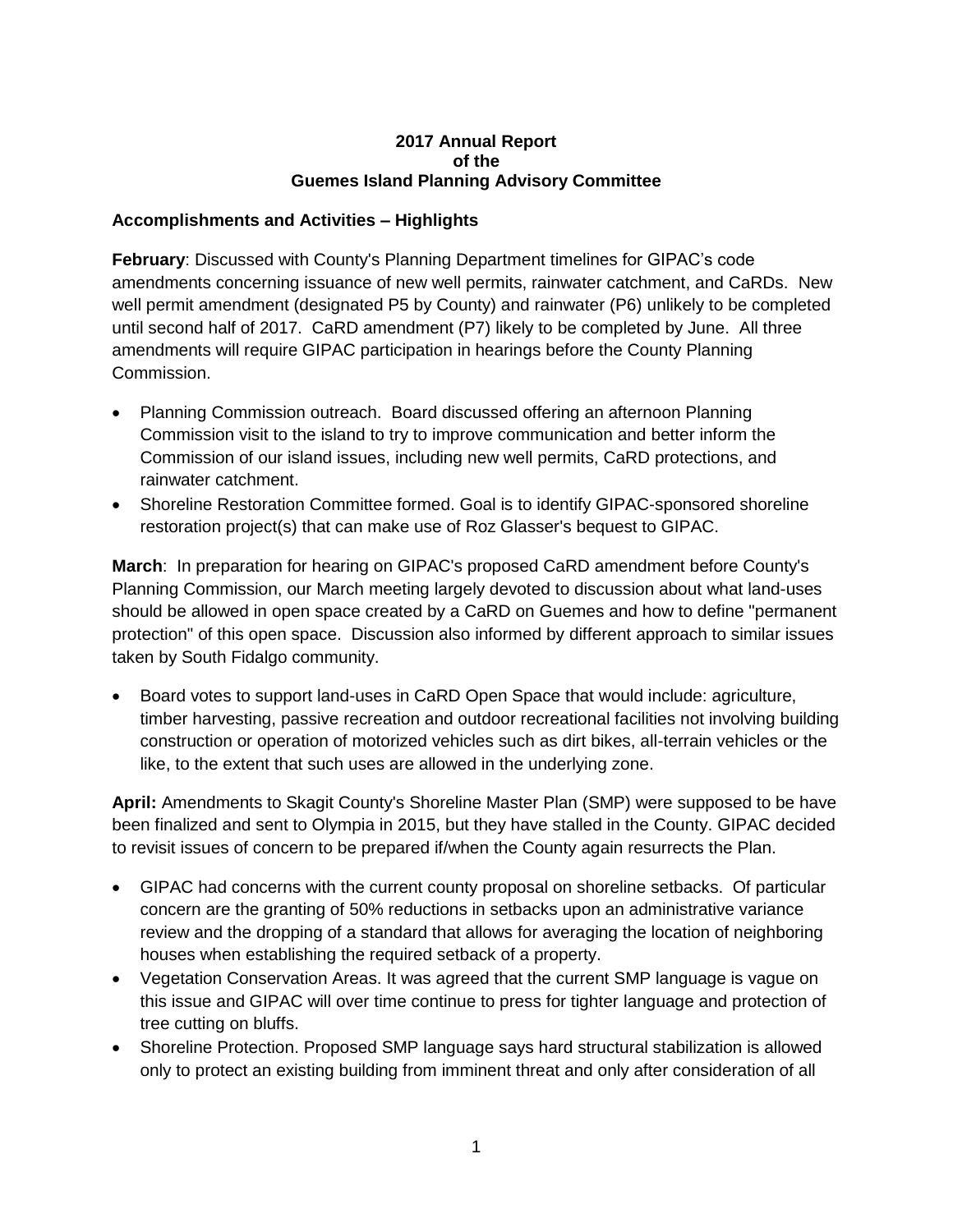alternatives. GIPAC feels this is close to the Subarea Plan position, and not worth requesting additional language.

**May:** GIPAC agreed to write memo to Skagit County requesting reinstatement of setback averaging for Guemes Island. Memo reflected concern that the county has decided to eliminate setback averaging at the same time allowing administrative variances to reduce shoreline setbacks by 50%. Memo was sent to Skagit County Commissioners and the State's Department of Ecology.

**June:** Status of GIPAC's proposed code amendment requiring notification of new wells being drilled regardless of whether the well is connected to a building permit was discussed. The County has informed GIPAC this proposal raises complicated issues and therefore action is not expected on it this year. Board decided that GIPAC's concern that wells were being drilled without an underlining building permit is important, and therefore our code amendment request should not be withdrawn. Keeping proposal alive will help us continue to educate county staff re our concerns and hopefully lay the groundwork for future progress on the amendment.

• Board approves sending memo to Board of Commissioners regarding Planning Commission's negative recommendation on our CaRD amendment. Memo outlined to Commissioners GIPAC's concerns about the Planning Commission's actions on GIPAC's CaRD amendment specifically, and on the Guemes Subarea plan in general. Memo sent to Commissioners on June 6, 2017.

**July:** Board voted to send letter to Commissioner Janicki recommending reappointment of Holly DelVechio, and Martha Rose as District 3 appointees on the Planning Commission.

- Variances and setbacks. The Board discussed how the current shoreline setbacks are approved and variances granted. The Board discussed going back to using averages of neighbor's setbacks to determine shoreline development and advocating for that with the County.
- Shoreline Restoration committee discussed a field trip to the Peach Preserve on Guemes by the Skagit Land Trust to look at possible projects to utilize the Roz Glasser bequest.

**August:** Letter sent from GIPAC to Board of Commissioners concerning the Shoreline Master Plan. GIPAC requests returning to the method of averaging setbacks from the Ordinary High Water mark 300 feet from either side of the proposed development and limiting the ability to get a 50% reduction through variance requests. GIPAC also expressed concern that the Reasonable Use provision is vague and subjective.

- Shoreline Restoration. Discussion of rough drafts of a shoreline pamphlet designed for new people moving to the island to educate them about shoreline issues. Agreement that Shoreline Committee would continue to refine the pamphlet and send back for review and additional comments by August 21<sup>st</sup>.
- The County is requesting GIPAC's input for a new ferry. Members of GIPAC will go to the August 29<sup>th</sup> Public Works meeting at the community hall to hear the county's presentation.